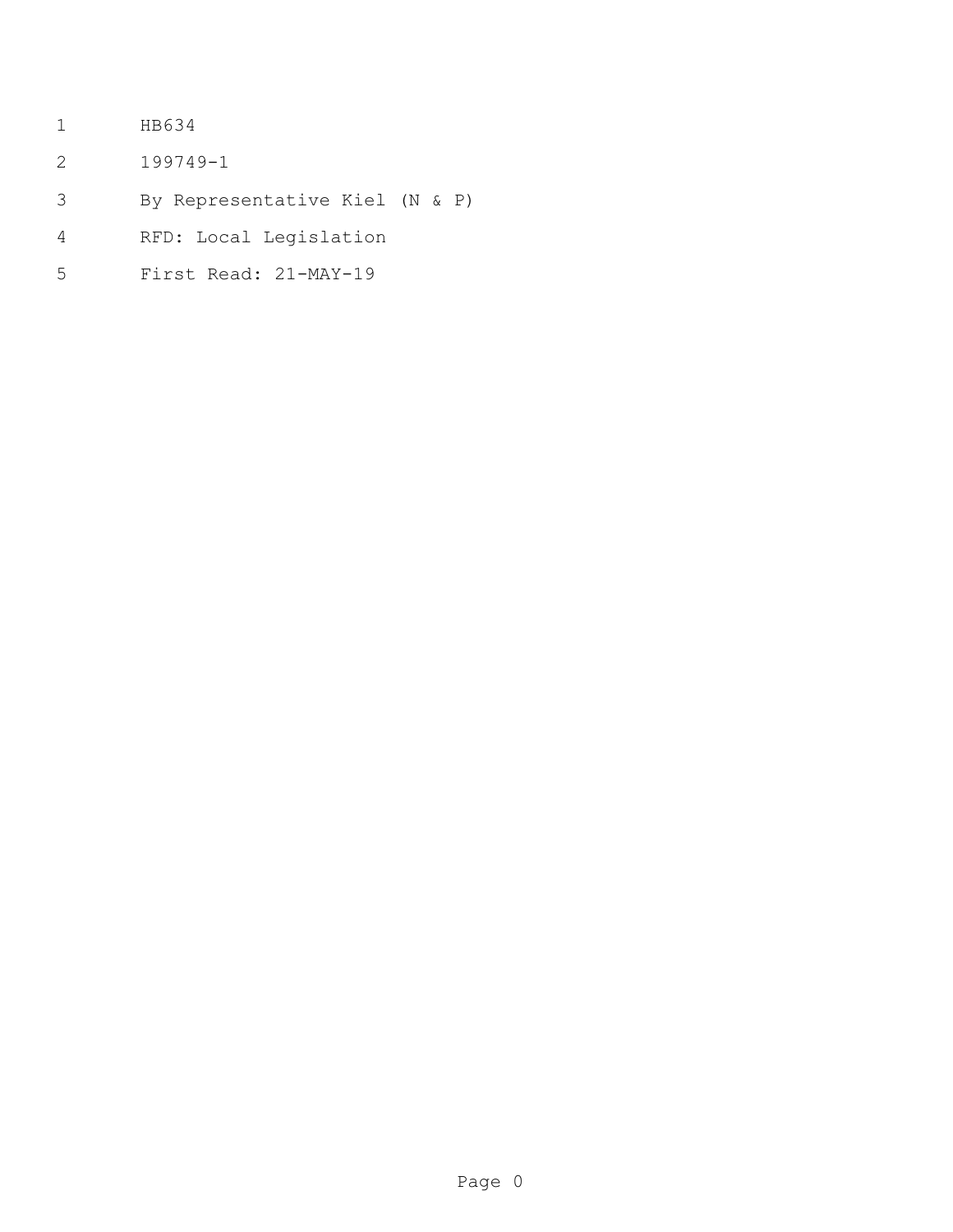199749-1:n:04/23/2019:KBH/tj LSA2019-1515 A BILL 10 TO BE ENTITLED 11 AN ACT Relating to Colbert County; to increase the fee for service of process in Colbert County for locally originated documents; to establish a fee for service of process in Colbert County for out-of-state documents; and to reaffirm the disposition of funds. 18 BE IT ENACTED BY THE LEGISLATURE OF ALABAMA: Section 1. (a) In addition to all existing charges, fees, judgments, and costs of court, the clerk, sheriff, or other appropriate court official in the civil division of the District and Circuit Courts of Colbert County shall increase the fees by seventeen dollars and fifty cents (\$17.50) per document personally served by the sheriff's office, or its designee. For the purposes of this act, the term document shall include multiple papers served on a party or entity at one time.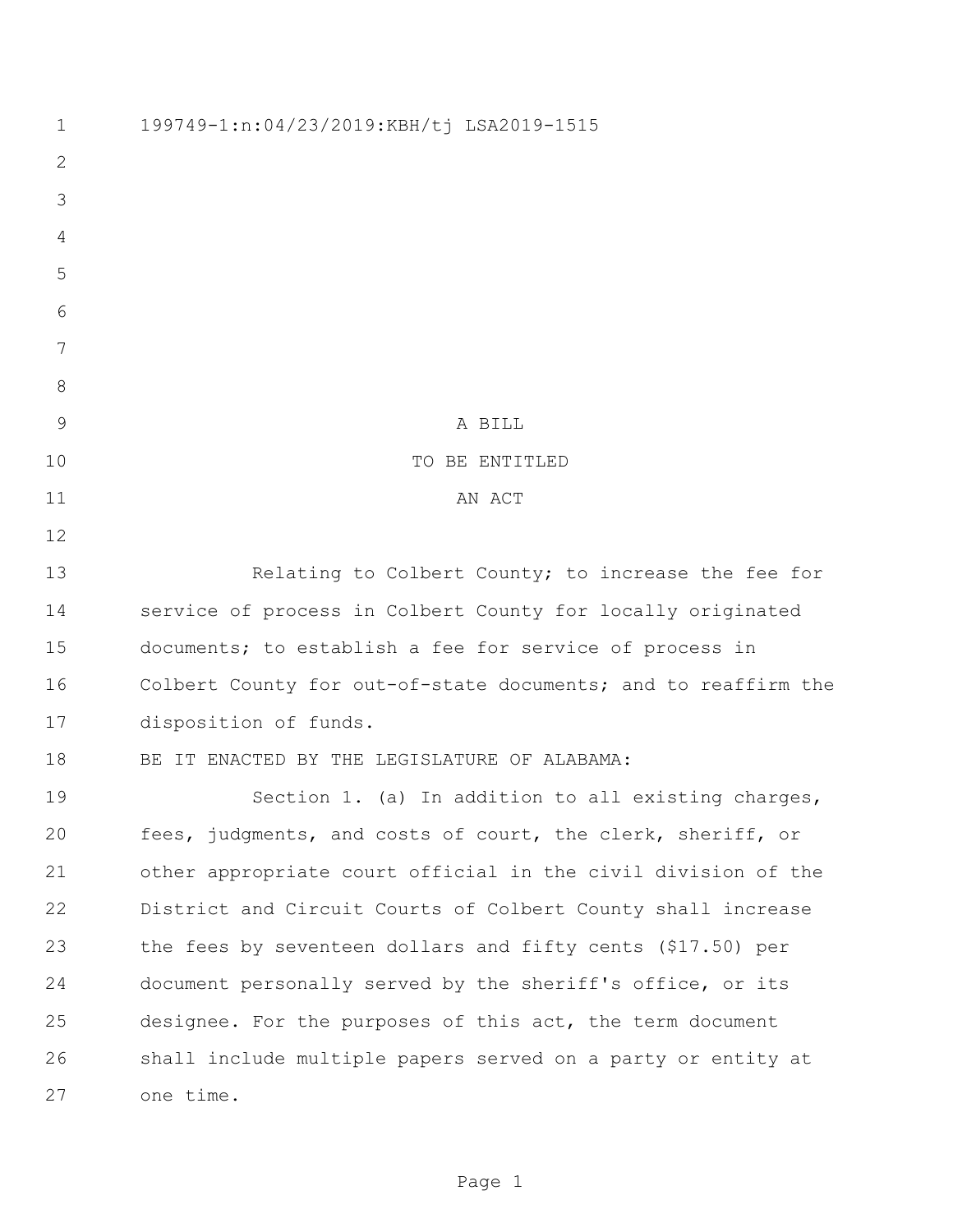(b) In addition to all existing charges, fees, 2 judgments, and costs of court, the clerk, sheriff, or other appropriate court office in the civil division of the District and Circuit Courts of Colbert County for documents generated out-of-state shall create a fee of fifty dollars (\$50) per document served by the sheriff's office, or its designee. For the purposes of this act, the term document shall include multiple papers served on a party or entity at one time.

 (c) For the purposes of this act, all charges imposed under this act are taxed as costs to any party to the action by the judge of the court presiding at the hearing of the matter.

 (d) The court official designated in Colbert County by law for the respective courts shall collect the additional service of process fee designated in subsection (a) with five dollars (\$5) retained by the Colbert County Circuit Clerk's Office and the remaining twenty-five dollars (\$25) remitted to the Colbert County Sheriff's Office for deposit in the Sheriff's Civil Process Fund.

 (e) The court official designated in Colbert County by law for the respective courts shall collect the additional service of process fee designated in subsection (b) and remit to the Colbert County Sheriff's Office for deposit in the Sheriff's Civil Process Fund.

 Section 2. The Sheriff of Colbert County may use the monies generated by this act for law enforcement purposes as the sheriff sees fit.